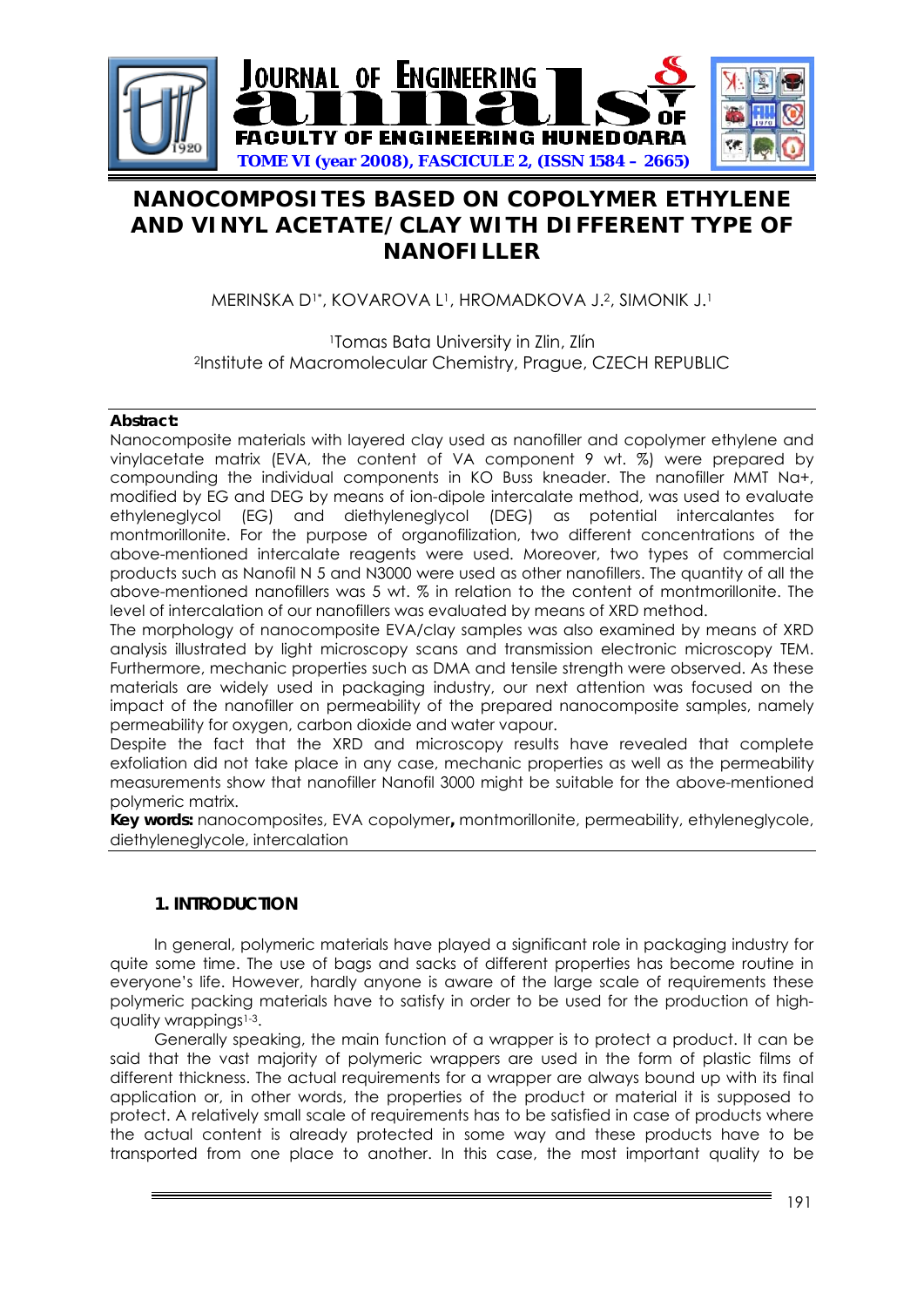

observed is the mechanical durability of the material which has to stand the strain of the manipulation<sup>4-6</sup>.

The scale of requirements for wrappings that are supposed to protect and be in direct contact with food, for example, is much larger. In this instance, the requirements concerning the durability of polymeric film are not sufficient as it is also necessary to satisfy various hygienic criteria such as the storage and preservation of food in its original condition for as long as possible. Most frequently, it is necessary to prevent oxygen from coming into contact with the wrapped food. This can be achieved either by using a material with low permeability for oxygen or by forming protective atmosphere around the food7. In case of protective atmosphere, for example  $N_2$ , CO<sub>2</sub> or a suitable mixture of gases<sup>8</sup>, it is necessary for the wrapping film to preserve the original chemical composition of the protective atmosphere for the entire storage period so that no gas molecules are released. These requirements, closely related to permeable qualities of materials, are fulfilled by some polymers, which are already being produced for this purpose (e.g. polyamide)<sup>9-11</sup>. In order to improve their not very good mechanical qualities, PA films are combined with e.g. polyethylene films, which results in the production of multi-layer wrapping films10.

Polymeric nanocomposites are materials made up of a polymeric matrix where the particles of filler, distributed homogeneously, have at least one of their dimensions in nanoscale. These days, the most frequently studied examples are carbon nanotubes and layered clay minerals. They have a special quality – after the treatment by so-called organofilization and subsequent mixing with a polymer they break into nanoleaves, i.e. particles with a high aspect ratio and the thickness of about 1 nm. The materials prepared this way show a substantial improvement of many qualities such as e.g. modulus, fire resistance or gas permeability, with much lower loading (about 5 wt. %) in comparison with conventional nanofillers12-15. It is the significant reduction of gas permeability that gave rise to a deeper study of these nanocomposites, which might be suitable for the production of films for wrapping materials.

The most frequently used type of nanoclay is montmorillonite (MMT). It is a layered mineral belonging to a group of clay minerals with octahedral and tetrahedral nets in the ratio of 2:1. In order to increase its exfoliation in the polymeric matrix, it is modified by the process known as organofilization or intercalation, i.e. the insertion of a suitable organic compound into MMT interlayer16-18. This way, a broader d-spacing as well as reduction of gravitational forces between the individual platelets of montmorillonite are reached. Consequently, this leads to the reduction of energy needed for the breakup of nanofiller into the individual nanoleaves in the polymeric matrix after the process of compounding.

The preparation of nanocomposites with PE matrix or a matrix of a similar nature, such as the PE/vinylacetate copolymer, is more complex than e.g. in case of PA or PES nanocomposites. It is given by a different nature of both components, where MMT is highly polar while the polymeric matrix of the mentioned type is rather nonpolar. In case of PE it is necessary to add the so-called compatibilizer (e.g. maleic PE or PP)<sup>19-22</sup>. As far as EVA copolymer matrix is concerned, the problem is partially solved by adding a certain amount of a more polar vinylacetate compound.

The aim of the presented paper was to examine the possibilities for the preparation of nanocomposite materials with ethylene/vinylacetate copolymer matrix and the evaluation of their properties. From the point of view of intercalation, ethyleneglycol and diethyleneglycol were evaluated as potential intercalantes for PE nanocomposites. Regarding the conceivable use of this material in packaging technology, the permeability for selected gases has also been assessed.

### **2. EXPERIMENTAL**

### **The preparation of test samples Cloisite®Na+ intercalation**

Because of the polarity difference between the polymeric matrix and montmorillonite (MMT), it is necessary to change hydrophilic montmorillonite into organophilic montmorillonite. MMT was modified by ethyleneglycol (EG) and diethyleneglycol (DEG) with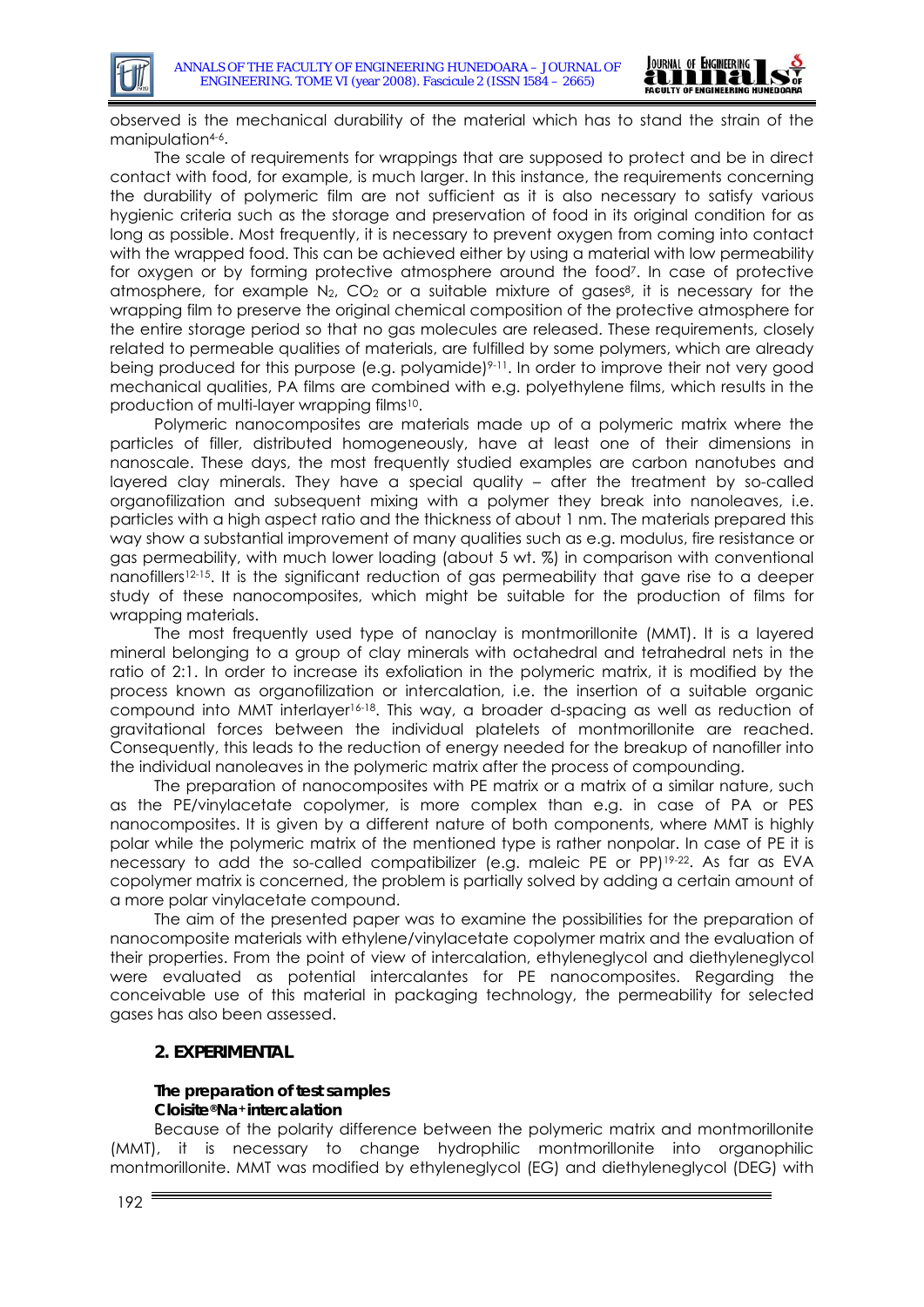

the concentration of MMT : EG (DEG respectively) 1 : 1 and 2 : 1. The intercalantes were prepared by the process of mixing in the rotary Thermomix blender at the temperature of 80ºC for 20 minutes.

As another nanofiller, N5 and N3000 Nanofils from Sudchemie, Germany were used. The quantity of all the above-mentioned nanofillers added to the polymeric matrix was 5 wt. % in relation to the content of MMT. The characteristics of the individual nanofillers are summarized in Table 1.

| <b>Nanofiller</b>            | Medium particle<br>size                                   | Intercalant                     | D-spacing        |
|------------------------------|-----------------------------------------------------------|---------------------------------|------------------|
| Nanofil <sup>®</sup> 5       | 8 um                                                      | distearyIdimethyIamoniumchlorid | $2.8 \text{ nm}$ |
| Nanofil <sup>®</sup> SE 3000 | 10 um                                                     |                                 |                  |
| $Cloisite@Na+$               | $2 \mu m < 10\%$<br>$6 \mu m < 50\%$<br>$13 \mu m < 90\%$ |                                 | $1.25$ nm        |

|  |  | Table I. The characterization of nanofillers |  |
|--|--|----------------------------------------------|--|
|--|--|----------------------------------------------|--|

Copolymer matrix used: EVA copolymer – GREENFLEX FF 35 (VA content 9 wt. %, melt index 0.7, density 0.92 g/m3), from Polimery Europa

# **Mixture blending**

EVA mixtures with nanofillers were blended in one-screw extrusive KO BUSS machine at the temperature of 150°C, rpm 280 min-1. The process took place in Fatra Napajedla company.

The homogenized matter came out of an extrusive dye into a cooling bath in the form of a string and was subsequently granulated.

The prepared granular was used for pressing plates. The pressing took place at the temperature of 200°C. For the purpose of tensile strength test, bodies with a blade on either side were cut out from these plates. There were 12 bodies prepared for each mixture. The same bodies were used for the preparation of samples for TEM, LM, DMA and XRD tests.

### **Film pressing**

The next task for our experiment was to extrude films of the thickness of 0.05 mm for the measurement of barrier properties. The films were extruded on a pre-arranged assembly line consisting of the following parts: an extrusive screw Brabender machine, a special extrusive wide-slot dye, a cooling cylinder and a reel. The thickness of the film was regulated by the speed of the pullout on the one hand and cooling of the cylinder by an electric pump on the other.

### **Evaluation of the samples prepared**

### **X-ray diffraction analysis**

X-ray diffraction analysis was performed on URD 6 diffractometer in FT UTB, Zlín. The measurements were made in the reflective mood in the range of 2Θ counting for 2-30° with a step of 0.02 for the evaluation of both powdered nanofillers and polymeric nanocomposites of our own production.

# **Light microscopy**

The whole plates (of the thickness of about 2mm) in the transmitted light were used as samples. The shots were taken by means of SMZ-2T stereomicroscope and a digital camera DXM 1200 (Nikon).

### **Transmission electronic microscopy**

For the purpose of TEM, ultra-thin cross-sections prepared on a special cutting device LEICA ULTRACUT UCT ultracryomicrotome at the temperature of -110°C were used. TEM was performed on a JEM 200CX (JEOL) device at 100 kV. The scans taken were digitised by means of a computer-controlled digital camera DXM1200 (Nikon).

### **Dynamic mechanical analysis**

The dynamic mechanical analysis was performed on a DMA DX04T device (R.M.I., Czech Republic – FT UTB Zlín). The samples for this test had been prepared by means of pressing. DMA was performed at the temperature of 30°C.

### **Tensile strength test**

The tensile strength test was performed on a T 2000 Alpha technologies device. The test samples were in the shape of bodies with a blade on either side. These had been cut out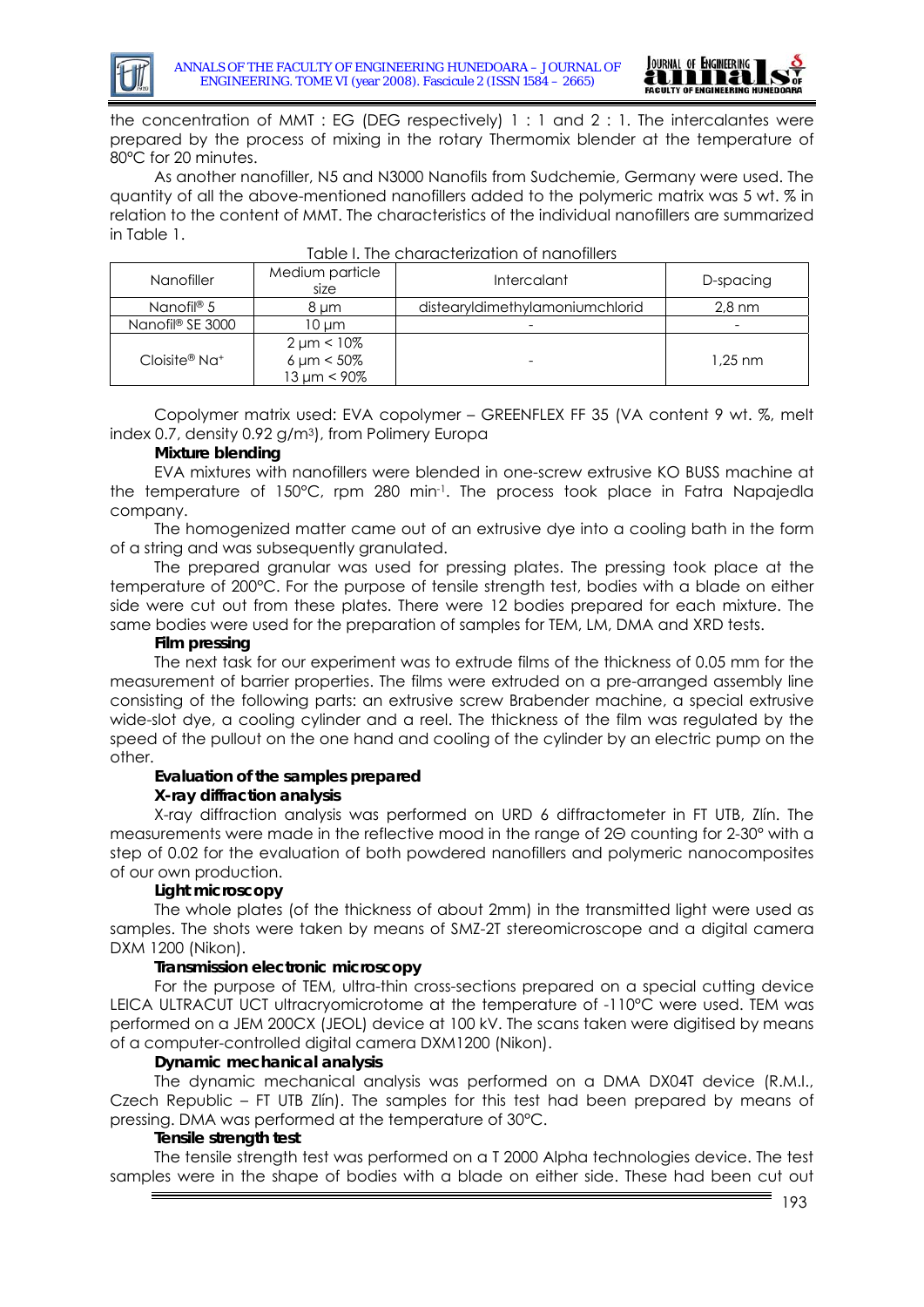



from the pressed plates. The speed of jaw shift was set on the value of 25 mm per min and the initial distance between the jaws was 60 mm. The test was carried out until the rupture of the tested bodies. For each mixture 10 measurements, out of which the arithmetic means are given, have been taken.

# **Barrier properties**

Blown films with the thickness 0,05 mm were tested. The permeability for oxygen and carbon dioxide was carried out on the device for gas permeability with a pressure pickup LMP 150 (made in Tesla Rožnov, Czech Republic), at the temperature 25°C and the hypertension 0,4 – 0,6 MPa.

# **3. RESULTS AND DISCUSSION**

**XRD.** In order to discover the result of intercalation of montmorillonite by means of ethyleneglycol and diethyleneglycol, XRD patterns, summarized in Fig. 1, have been taken. According to the recorded results it is possible to observe peak shifts towards broader dspacings, however, this increase is not significant. It can also be said that no regular molecule arrangement of the EG and DEG organic compounds within the MMT interlayers took place. The X-ray diffraction analysis of EVA (9 % VA) copolymer was performed in order to evaluate the achieved level of exfoliation of nanofiller particles in EVA matrix. In the following graph (Fig.2) the XRD patterns of EVA mixtures with 5% loading are shown.



Unfortunately, according to the patterns summarized in Fig. 2 it cannot be said that complete exfoliation has taken place. It is possible to see the difference between the unfilled EVA copolymer and the loaded copolymer. All of the samples observed exhibit peaks around 7°, which correspond to MMT. As for this graph, it is necessary to note that the XRD patterns of the samples loaded with N5 and N3000 are recorded from 3° upwards. In this case, it has no impact on the evaluation of the level of intercalation, however. As discussed below, despite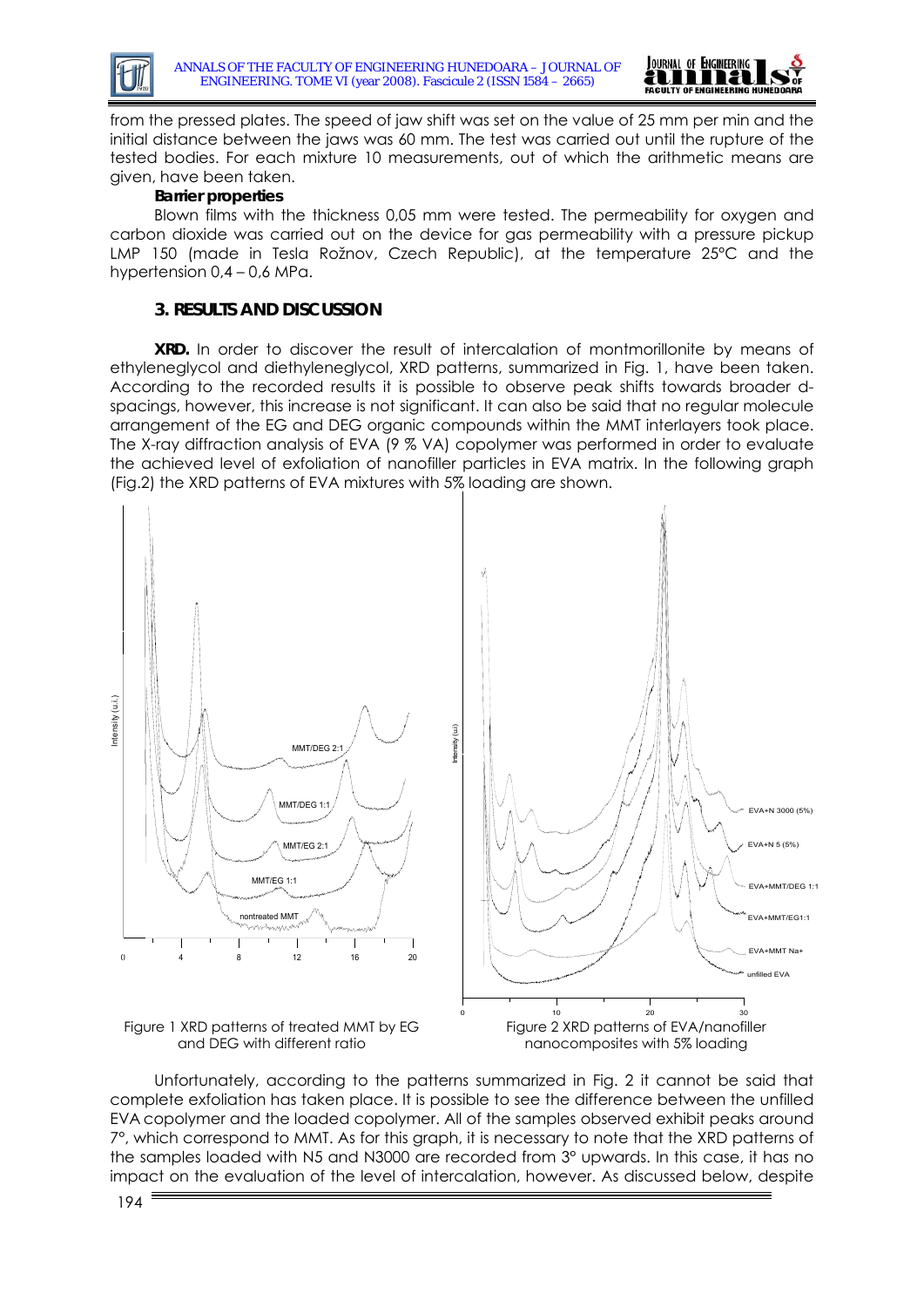

the incomplete exfoliation shown by XRD measurement, a certain improvement of some qualities observed has taken place.

**Light microscopy.** LM was used to evaluate the morphology of the samples prepared. Fig. 3 and 4 show the scan samples of EVA and MMT base, which had been treated by EG and DEG with the ratio of 2:1. As mentioned in case of XRD patterns of these samples, a significant increase of d-spacings did not take place and this was also reflected in the LM measurement. It is quite evident that neither complete homogenization nor the exfoliation of nanofiller in EVA matrix has taken place. The dark spots in the scans represent particles of non homogenous nanofiller. The situation is better in case of the used ethyleneglycol intercalante (left) than in case of the used diethyleneglycol (right). As this scan shows, there is still a certain amount of unbroken particles in the sample. This might cause deterioration of mechanical qualities, which is discussed below.



**TEM.** TEM was used in order to complete the information about morphology of the samples that did not show any dark spots representing non exfoliated nanofiller when examined by means of LM. Fig. 5 and 6 compare TEM scans of EVA samples loaded by MMT/EG in the ratio of 2:1 with N3000 under the same magnification. In case of MMT/EG, it can be said that in the polymeric matrix there are particles with the thickness of more than 100nm, thus none in the scale of the individual MMT platelet. As far as the second scan is concerned, i.e. the one showing the sample with commercially produced nanofiller suitable for this type of polymeric matrix, a higher level of exfoliation took place here. In comparison with the previous scan, here it is possible to observe particles of the thickness of only about 40 nm despite the fact that they are not completely exfoliated. Next to them, it is possible to see darker lines in a lighter polymeric matrix, which represent the individual MMT platelets. Later on this result will be discussed in relation to other properties observed.

**DMA.** The aim of the measurement was to assess the dynamic elasticity modulus E<sup>\*</sup> and also the loss angle δ. The recorded values of DMA are summarized in Table II.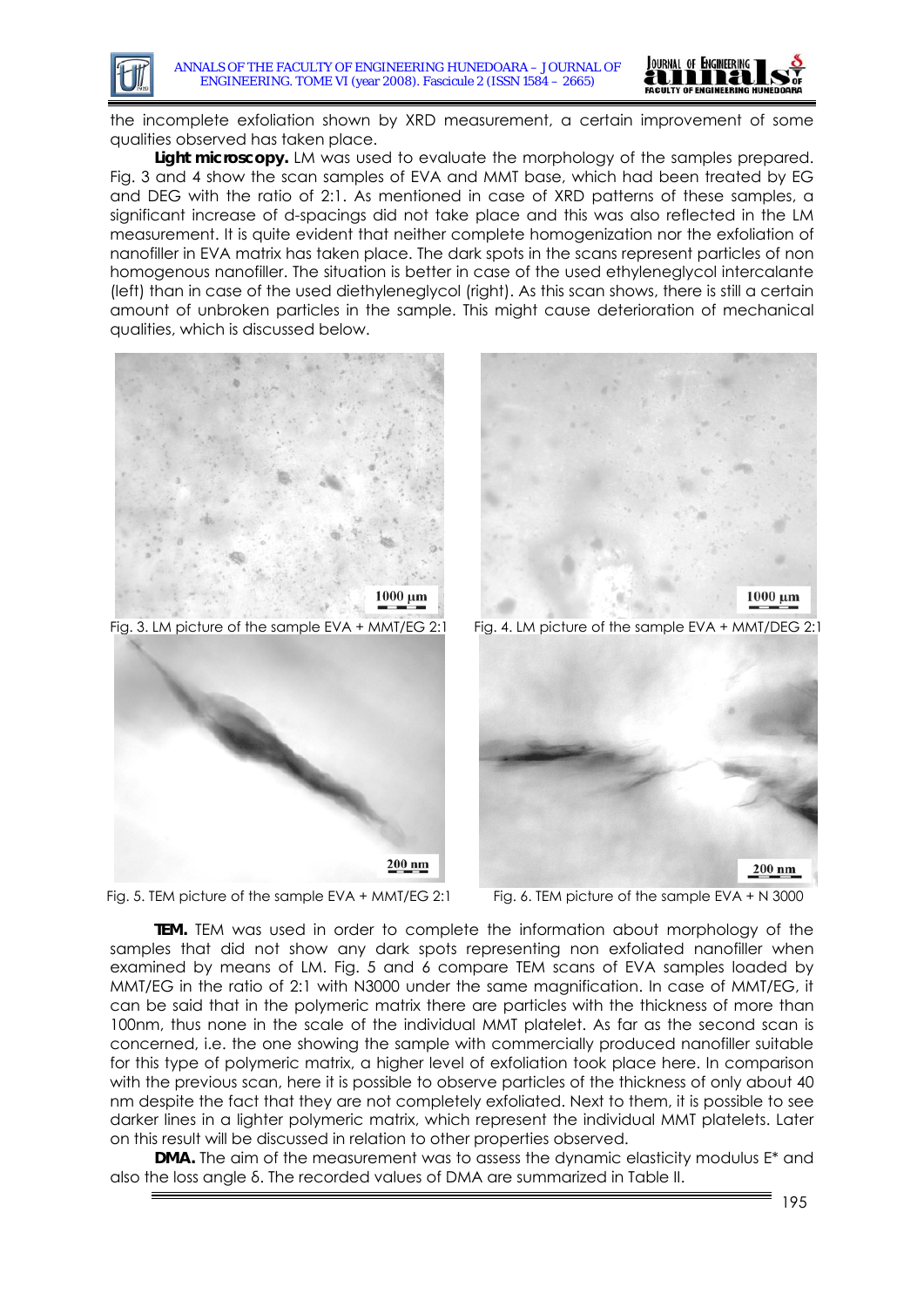

| nanocomposites |          |        |  |  |  |
|----------------|----------|--------|--|--|--|
| GF1            | [E*] Mpa | tg δ   |  |  |  |
| GF1 cista      | 126,22   | 0,1615 |  |  |  |
| MMT/EG 1:1     | 115,31   | 0,1901 |  |  |  |
| MMT/EG 2:1     | 132,49   | 0,1809 |  |  |  |
| MMT/DEG 1:1    | 114,01   | 0,1876 |  |  |  |
| MMT/DEG 2:1    | 131,58   | 0,1854 |  |  |  |
| N 3000 (5%)    | 238,02   | 0,1620 |  |  |  |
| N5(5%)         | 273,19   | 0,1579 |  |  |  |
| Na+ 5%         | 135,41   | 0,1824 |  |  |  |

Table II. DMA data of EVA/nanofiller

Fig. 7 illustrates the data of the dynamic  $E^*$ modulus. It is evident that almost all composites prepared show an increased dynamic elasticity modulus. A significant increase took place in case of the sample filled by Nanofil 5, where the value of E\* increased by more than 120%. It is followed by the sample filled by Nanofil 3000, where the value increased by 90%.

Further measurements related to the loss angle δ. The results are summarized in a graph in Fig. 8. In this case, the improvement of all samples has also taken place, however, in comparison

with the E\* modulus values, the differences between the individual values are not so marked. This could be explained by different significance of the two quantities.



Fig 7 E\* modulus for EVA nanocomposites filled by 5 % of nanofiller



Fig 8 Data of tg δ for EVA nanocomposites filled by 5 % of nanofiller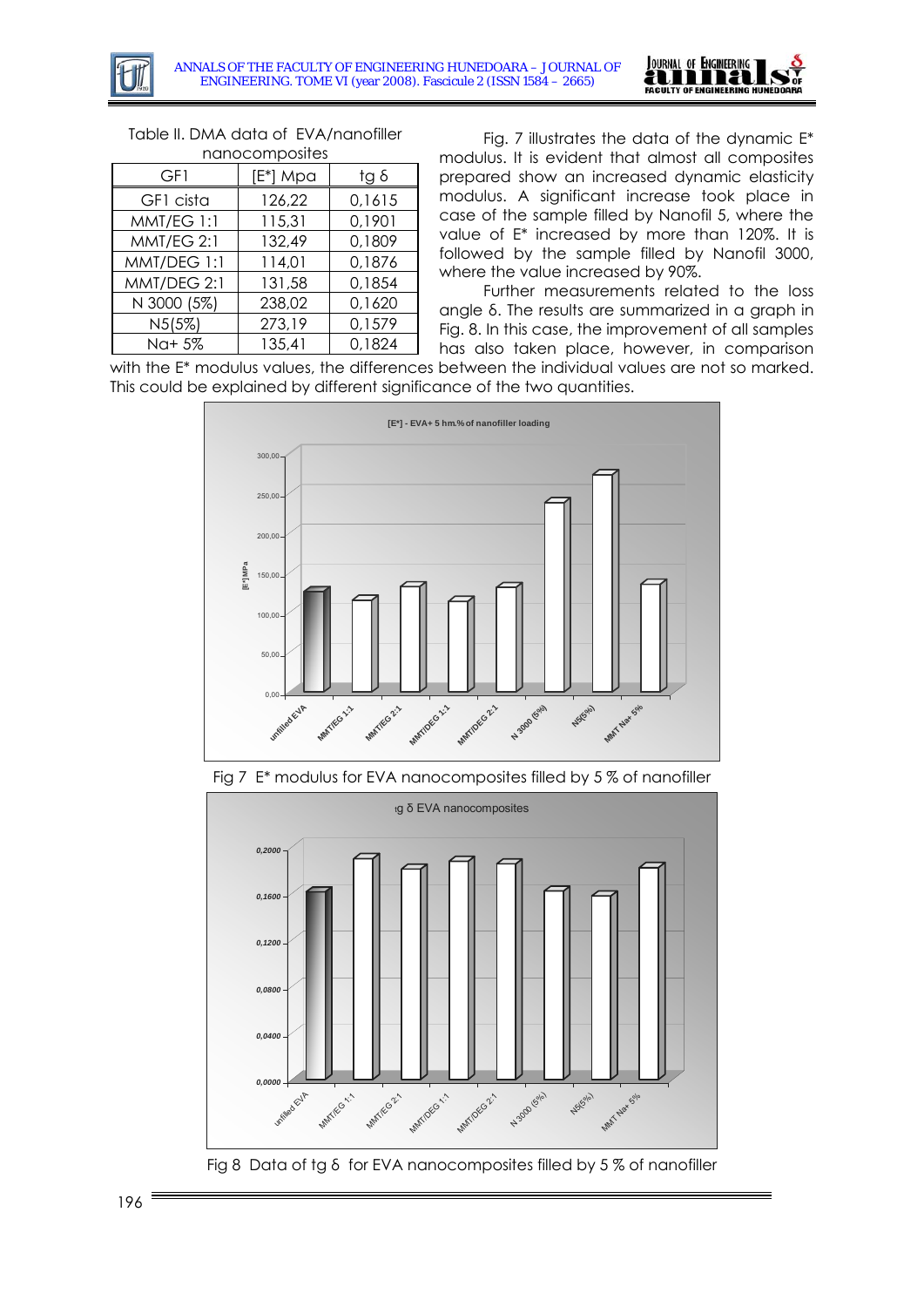

**Mechanical properties.** From the values observed, the results of tensile strength, upper yield stress and tensility were gained by measuring the qualities of the sample bodies made by means of pressing and subsequent cutting out. The recorded values are arithmetic means of ten measurements (See Table III).

|                  | Table III. Values of the mechanical properties |                |                    |
|------------------|------------------------------------------------|----------------|--------------------|
|                  | Tensile strength (MPa)                         | Elongation (%) | Yield stress (MPa) |
| Unfilled EVA     | 16,102                                         | 616,565        | 6,923              |
| MMT/EG 1:1 (5%)  | 10,978                                         | 512,030        | 6,487              |
| MMT/EG 2:1 (5%)  | 6,198                                          | 366,150        | 6,559              |
| MMT/DEG 1:1 (5%) | 11,222                                         | 555,420        | 6,322              |
| MMT/DEG 2:1 (5%) | 12,180                                         | 553,450        | 6,594              |
| N 5 (5%)         | 8,147                                          | 441,225        | 7,204              |
| N 3000 (5%)      | 14,373                                         | 614,080        | 7,128              |
| MMT Na+ (5%)     | 14,103                                         | 599,716        | 7,024              |



Fig 9 Yield stress of EVA/nanofiller samples filled by 5% of nanofiller

The first quantity is again the upper yield stress (see Fig. 9). An interesting result appears to be the upper yield stress value of EVA copolymer filled by unmodified montmorillonite, where the value is slightly higher in comparison with both unfilled EVA copolymer and the fillers of our own production. An increased upper yield stress can be observed in case of Nanofil 5 and mainly in case of Nanofil 3000. At the same time, all the fillers of our own production show a slight decrease in the upper yield stress, which might be caused by incomplete homogenization confirmed by LM scans.

Unfortunately, according to Fig. 10 it cannot be said that the values of tensile strength have increased in any way, conversely, they have decreased in case of all samples. The lowest values of all have been reached by EVA copolymer filled by our MMT/EG filler in the ratio of 2:1, which is confirmed by the above-mentioned LM scan (see Fig. 10). On the other hand, the best results can be observed in case of Nanofil 3000 but again, when compared with the unfilled copolymer, the tensile strength values are lower. It is interesting to note that the copolymer filled by unmodified MMT Na<sup>+</sup> shows better tensile strength qualities than the copolymer filled by modified MMT. This observation can be explained by the fact that tensile strength might be influenced by incomplete exfoliation of MMT particles, where its bigger agglomerates work as a potential source of disconnection during the tension in matrix. This also corresponds to relatively big differences between the individual values, out of which the arithmetic mean shown in the graph has been calculated.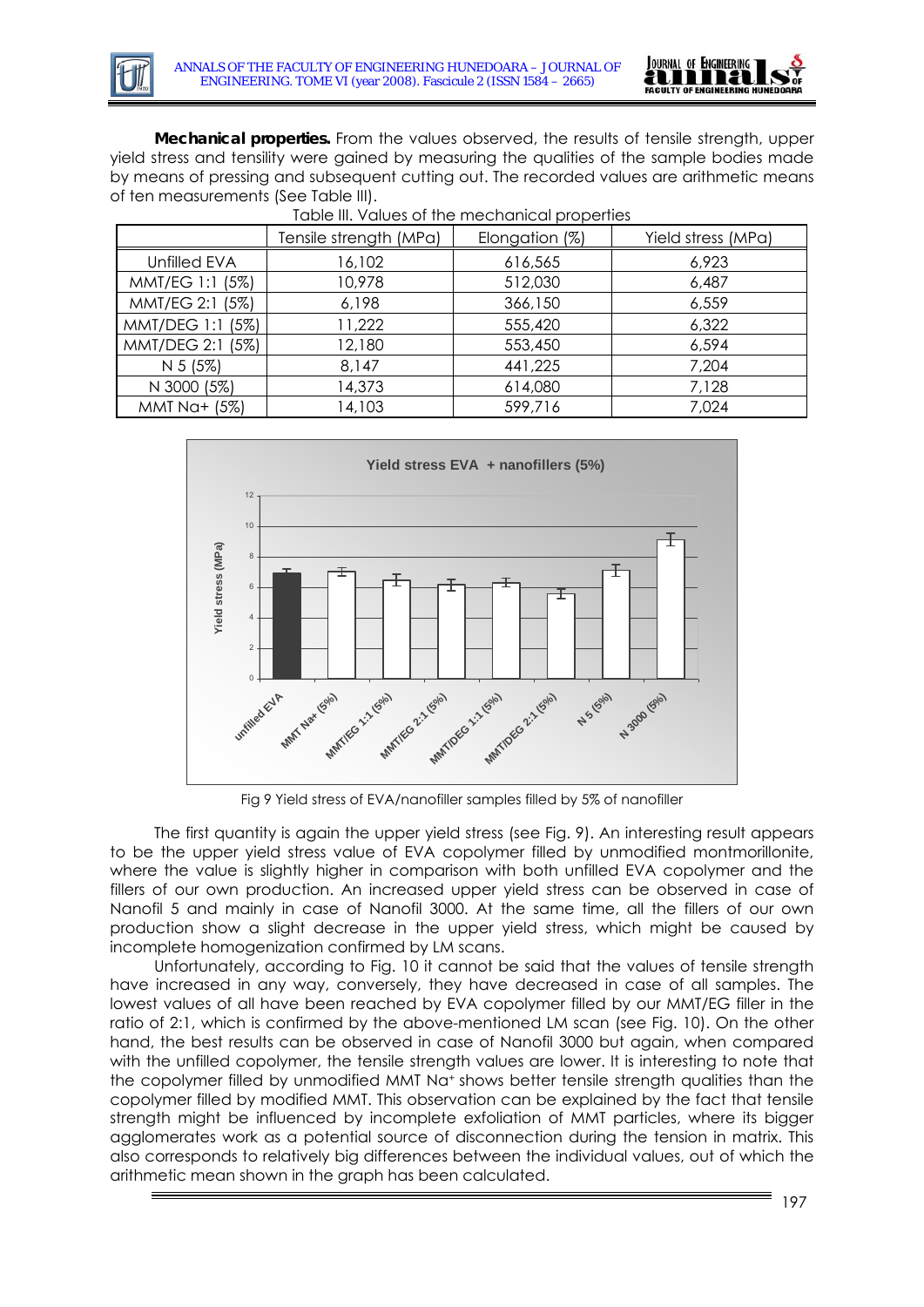





Fig 10 Tensile strength of EVA/nanofiller samples filled by 5% of nanofiller



Fig 11 Elongation of EVA/nanofiller samples filled by 5% of nanofiller

Also, when evaluating the elongation of the filled EVA copolymer (Fig. 11), there is no improvement in comparison with the unfilled copolymer. Again, the least effective seems to be, as in case of tensile strength, the copolymer filled by MMT/EG 2:1. Another rather unsuitable filler is Nanofil 5, which shows even lower values than the intercalantes of our own production. Again, the best results have been recorded in case of Nanofil 3000, where the values of elongation are almost identical to those of the unfilled copolymer; however, no improvement has taken place either.

**Permeability.** As mentioned above, EVA copolymer is one of the polymers used in packing industry. Therefore, our study also covers the values of permeability for oxygen and carbon dioxide, which are gases that should be prevented from penetrating through film, e.g. in case of food wrapping.

In this instance, films extruded on a flat extrusive dye were used as samples for the purpose of measurement.

Fig. 12 summarizes the values of oxygen permeability coefficient. The resultant values of the individual samples vary to a large extent. A decrease in permeability has taken place in case of EVA + MMT/EG 1:1 and Nanofil 3000, namely by about 20%. On the other hand, the value of EVA/Nanofil 5 coefficient has increased more than 5 times.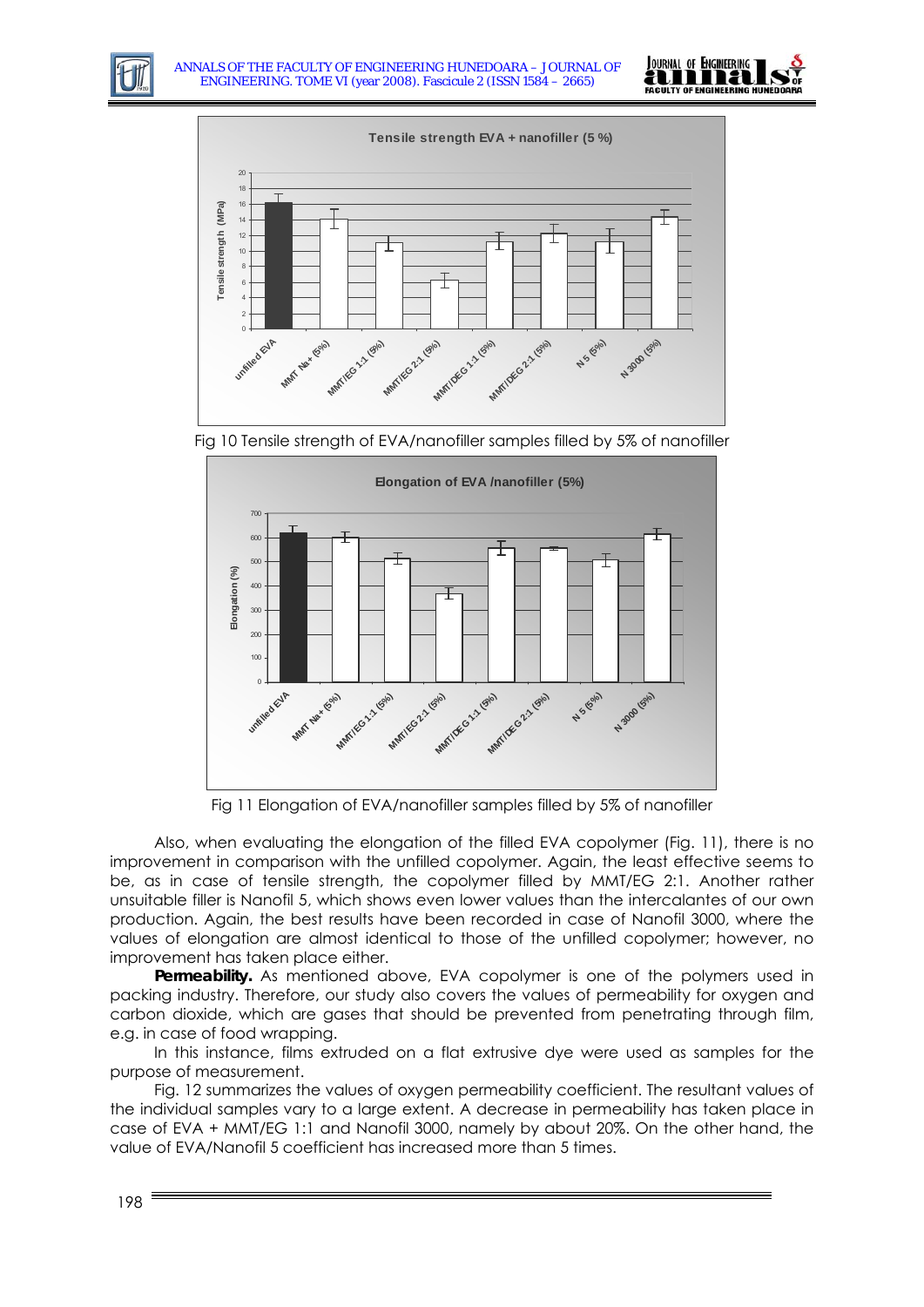



The results of measurement of the same coefficient for carbon dioxide are remarkably different. In case of EVA/Nanofil 3000 sample, reduced permeability was observed similar to that for oxygen. Unlike the previous result, however, the permeability for  $CO<sub>2</sub>$  in case of EVA/Nanofil 5 decreased as well. Moreover, its value was even lower than the one for N 3000. The worst results were recorded for the systems containing MMT with a higher ratio, i.e. the ones modified by ourselves. These differences might be caused by dissimilar nature and behavior of the molecules of both gasses tested.



Fig 12 Oxygen permeability coeficient of EVA/nanofiller samples filled by 5% of nanofiller





# **4. CONCLUSION**

Nanocomposites with the polymeric matrix of EVA copolymer were prepared. MMT modified by ourselves by means of ethyleneglycol and diethyleneglycol in the ratio of 1:1 and 2:1 respectively was used as nanofiller. These systems were employed for the evaluation of their potential use as intercalantes in the polymeric matrix observed. It has been found out that under the conditions needed for their intercalation, neither significant increase of the interlayer spacing nor exfoliation during subsequent compounding with EVA took place.